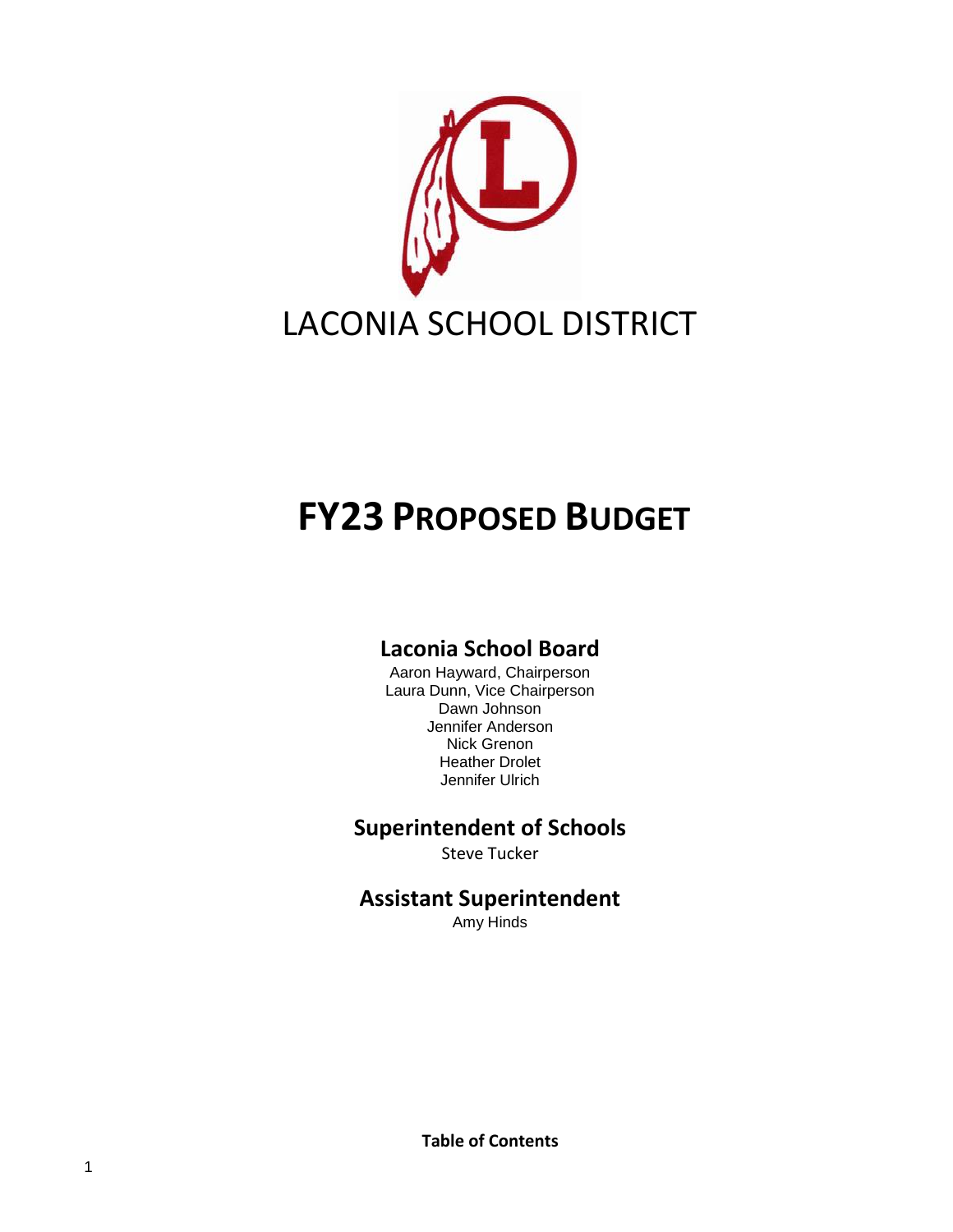#### **Revenue Sources**

|      |                                          |            |            | <b>Estimate</b> |
|------|------------------------------------------|------------|------------|-----------------|
|      | <b>Revenue from State Sources</b>        |            |            |                 |
| 3111 | Adequate Education Aid***                | 11,271,358 | 11,695,549 | 11,086,143      |
| 3210 | <b>Building Aid</b>                      | 681,203    | 670,195    | 563,629         |
| 3230 | Sped Aid (Catastrophic Aid)              | 169,307    | 169,307    | 169,307         |
| 3240 | Area Vocational/Alt School               | 1,065,000  | 1,065,000  | 1,065,000       |
| 3260 | <b>Child Nutrition Grant</b>             | 50,920     | 50,920     | 50,920          |
| 3261 | <b>Child Nutrition</b>                   | 16,650     | 16,650     | 16,650          |
| 3290 | <b>Other State</b>                       |            |            |                 |
|      | <b>TOTAL REVENUE FROM STATE</b>          | 13,254,438 | 13,667,621 | 12,951,649      |
|      | <b>REVENUE FROM FEDERAL SOURCES</b>      |            |            |                 |
| 4300 | Other Federal (Direct From Federal)      | 200,000    | 200,000    | 200,000         |
| 4520 | TITLE I - X                              | 1,523,940  | 1,523,940  | 1,523,940       |
| 4540 | <b>Vocational Education</b>              | 186,845    | 201,208    | 201,208         |
| 4550 | <b>Adult Education</b>                   | 266,068    | 266,068    | 97,939          |
| 4560 | <b>Child Nutrition Programs</b>          | 709,000    | 709,000    | 709,000         |
| 4570 | Handicapped Programs                     | 603,435    | 603,435    | 603,435         |
| 4580 | <b>Medicaid Reimbursements</b>           | 642,007    | 597,797    | 600,000         |
| 4590 | <b>Grants from Other Sources</b>         | 1,339,977  | 1,339,977  | 1,339,977       |
| 4591 | <b>Other Federal</b>                     | 524,995    | 524,995    | 524,995         |
|      | <b>TOTAL REVENUE FROM FEDERAL</b>        | 5,996,267  | 5,966,420  | 5,800,494       |
|      |                                          |            |            |                 |
|      | <b>LOCAL REVENUE OTHER THAN</b>          |            |            |                 |
|      | <b>TAXES</b>                             |            |            |                 |
| 1316 | Tuition - Adult Ed/ Alt Ed               | 75,000     |            | 80,000          |
| 1321 | Tuition - Summer School                  | 1,500      | 1,500      | 1,500           |
| 1332 | Tuition - Handicap                       | 20,000     | 20,000     | 20,000          |
| 1349 | Tuition - Voc Ed                         | 355,000    | 355,000    | 355,000         |
| 1710 | <b>Public Activities - Gate Receipts</b> | 5,000      | 5,000      | 5,000           |
| 1600 | <b>Food Sales</b>                        | 486,561    | 498,827    | 498,827         |
| 1900 | Other Revenue -                          | 389,833    | 244,601    | 140,196         |
| 1912 | Rental - Other                           | 5,000      | 5,000      | 5,000           |
| 5250 | <b>Transfer from Trust Funds</b>         | 375,000    | 354,775    | 350,000         |
| 1912 | TOTAL REVENUE FROM LOCAL SOURCES         | 1,712,894  | 1,484,703  | 1,455,523       |
|      | <b>Total Estimated Revenue</b>           | 20,963,599 | 21,118,744 | 20,207,666      |
|      | Net Amount to be Raised by Taxes         | 21,312,818 | 21,917,232 | 24,410,061      |
|      | <b>Total Revenues</b>                    | 42,276,417 | 43,035,976 | 44,617,727      |
|      | <b>SUMMARY OF APPROPRIATIONS</b>         |            |            |                 |
| 21   | <b>GENERAL FUND</b>                      | 36,368,026 | 37,100,956 | 38,850,836      |
| 22   | FEDERAL/STATE PROJECTS                   | 4,645,260  | 4,659,623  | 4,491,494       |
| 25   | NUTRITIONAL PROGRAMS                     | 1,263,131  | 1,275,397  | 1,275,397       |
|      | <b>TOTAL APPROPRIATION</b>               | 42,276,417 | 43,035,976 | 44,617,727      |

|                 |                                                 | <b>MS-24</b> |            | <b>MS-24</b> | <b>MS-24</b>                |
|-----------------|-------------------------------------------------|--------------|------------|--------------|-----------------------------|
|                 |                                                 | FY20-21      |            | FY 21-22     | FY 22-23<br><b>Estimate</b> |
|                 | <b>Revenue from State Sources</b>               |              |            |              |                             |
| 3111            | Adequate Education Aid***                       |              | 11,271,358 | 11,695,549   | 11,086,143                  |
| 3210            | <b>Building Aid</b>                             |              | 681,203    | 670,195      | 563,629                     |
| 3230            | Sped Aid (Catastrophic Aid)                     |              | 169,307    | 169,307      | 169,307                     |
| 3240            | Area Vocational/Alt School                      |              | 1,065,000  | 1,065,000    | 1,065,000                   |
| 3260            | <b>Child Nutrition Grant</b>                    |              | 50,920     | 50,920       | 50,920                      |
| 3261            | <b>Child Nutrition</b>                          |              | 16,650     | 16,650       | 16,650                      |
| 3290            | <b>Other State</b>                              |              |            |              |                             |
|                 | <b>TOTAL REVENUE FROM STATE</b>                 |              | 13,254,438 | 13,667,621   | 12,951,649                  |
|                 |                                                 |              |            |              |                             |
|                 | <b>REVENUE FROM FEDERAL SOURCES</b>             |              |            |              |                             |
| 4300            | Other Federal (Direct From Federal)             |              | 200,000    | 200,000      | 200,000                     |
| 4520            | TITLE I - X                                     |              | 1,523,940  | 1,523,940    | 1,523,940                   |
| 4540            | <b>Vocational Education</b>                     |              | 186,845    | 201,208      | 201,208                     |
| 4550            | <b>Adult Education</b>                          |              | 266,068    | 266,068      | 97,939                      |
| 4560            | <b>Child Nutrition Programs</b>                 |              | 709,000    | 709,000      | 709,000                     |
| 4570            | <b>Handicapped Programs</b>                     |              | 603,435    | 603,435      | 603,435                     |
| 4580            | <b>Medicaid Reimbursements</b>                  |              | 642,007    | 597,797      | 600,000                     |
| 4590            | <b>Grants from Other Sources</b>                |              | 1,339,977  | 1,339,977    | 1,339,977                   |
| 4591            | Other Federal                                   |              | 524,995    | 524,995      | 524,995                     |
|                 | <b>TOTAL REVENUE FROM FEDERAL</b>               |              | 5,996,267  | 5,966,420    | 5,800,494                   |
|                 |                                                 |              |            |              |                             |
|                 | <b>LOCAL REVENUE OTHER THAN</b><br><b>TAXES</b> |              |            |              |                             |
| 1316            | Tuition - Adult Ed/ Alt Ed                      |              | 75,000     |              | 80,000                      |
| 1321            | Tuition - Summer School                         |              | 1,500      | 1,500        | 1,500                       |
| 1332            | Tuition - Handicap                              |              | 20,000     | 20,000       | 20,000                      |
| 1349            | Tuition - Voc Ed                                |              | 355,000    | 355,000      | 355,000                     |
| 1710            | <b>Public Activities - Gate Receipts</b>        |              | 5,000      | 5,000        | 5,000                       |
| 1600            | <b>Food Sales</b>                               |              | 486,561    | 498,827      | 498,827                     |
| 1900            | Other Revenue -                                 |              | 389,833    | 244,601      | 140,196                     |
| 1912            | Rental - Other                                  |              | 5,000      | 5,000        | 5,000                       |
| 5250            | <b>Transfer from Trust Funds</b>                |              | 375,000    | 354,775      | 350,000                     |
| 1912            | TOTAL REVENUE FROM LOCAL SOURCES                |              | 1,712,894  | 1,484,703    | 1,455,523                   |
|                 | <b>Total Estimated Revenue</b>                  |              | 20,963,599 | 21,118,744   | 20,207,666                  |
|                 | Net Amount to be Raised by Taxes                |              | 21,312,818 | 21,917,232   | 24,410,061                  |
|                 | <b>Total Revenues</b>                           |              | 42,276,417 | 43,035,976   | 44,617,727                  |
|                 | <b>SUMMARY OF APPROPRIATIONS</b>                |              |            |              |                             |
| 21              | <b>GENERAL FUND</b>                             |              | 36,368,026 | 37,100,956   | 38,850,836                  |
| $\overline{22}$ | FEDERAL/STATE PROJECTS                          |              | 4,645,260  | 4,659,623    | 4,491,494                   |
| 25              | NUTRITIONAL PROGRAMS                            |              | 1,263,131  | 1,275,397    | 1,275,397                   |
|                 | <b>TOTAL APPROPRIATION</b>                      |              | 42,276,417 | 43,035,976   | 44,617,727                  |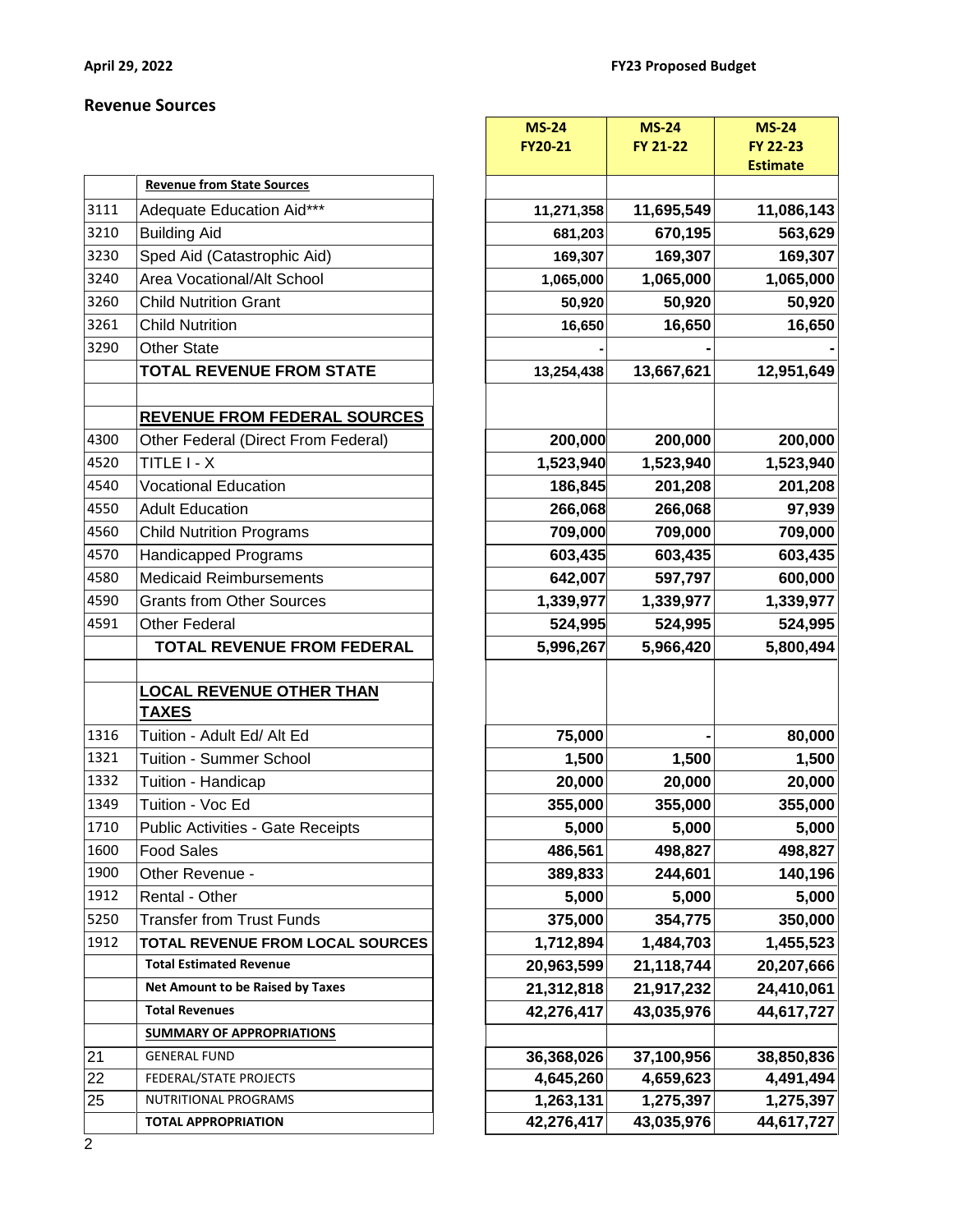#### **TAX RATE ESTIMATE**

| NET ASSESSED VALUATION                                             |
|--------------------------------------------------------------------|
| NET SCHOOL APPROPRIATION (LOCAL)                                   |
| SCHOOL TAX PER \$1,000 VALUATION (LOCAL)                           |
| AMOUNT OF STATE GRANT***                                           |
| AMOUNT OF STATE-WIDE TAX***                                        |
| STATE WIDE EQUALIZED TAX RATE                                      |
| TOTAL SCHOOL TAX RATE PER \$1,000                                  |
| CHANGE IN TOTAL SCHOOL TAX RATE                                    |
|                                                                    |
| *** STATE GRANT PLUS STATE PROPERTY TAX                            |
| EQUALS ADEQUATE EDUCATION AID                                      |
|                                                                    |
| NET AMOUNT TO BE RAISED IN TAXES PLUS STATE<br><b>PROPERTY TAX</b> |

|                                                                         | $MS-24$        | $MS-24$       | $MS-24$              |
|-------------------------------------------------------------------------|----------------|---------------|----------------------|
|                                                                         | <b>FY20-21</b> | FY 21-22      | <b>FY23 Estimate</b> |
| NET ASSESSED VALUATION                                                  | 2,382,861,491  | 2,568,395,863 | 2,617,011,319        |
| NET SCHOOL APPROPRIATION (LOCAL)                                        | 21,312,818     | 21,917,232    | 24,410,061           |
| SCHOOL TAX PER \$1,000 VALUATION (LOCAL)                                | 8.94           | 8.53          | 9.33                 |
| <b>AMOUNT OF STATE GRANT***</b>                                         | 6,801,699      | 7,097,374     | 7,797,331            |
| AMOUNT OF STATE-WIDE TAX***                                             | 4,469,659      | 4,598,175     | 3,288,812            |
| STATE WIDE EQUALIZED TAX RATE                                           | 1.92           | 1.83          | 1.46                 |
| TOTAL SCHOOL TAX RATE PER \$1,000                                       | 10.86          | 10.36         | 10.79                |
| CHANGE IN TOTAL SCHOOL TAX RATE                                         | (0.65)         | (0.50)        | 0.43                 |
| ***STATE GRANT PLUS STATE PROPERTY TAX<br>EQUALS ADEQUATE EDUCATION AID |                |               |                      |
| NET AMOUNT TO BE RAISED IN TAXES PLUS STATE<br><b>PROPERTY TAX</b>      | 25,782,477     | 26,515,407    | 27,698,873           |
|                                                                         |                |               |                      |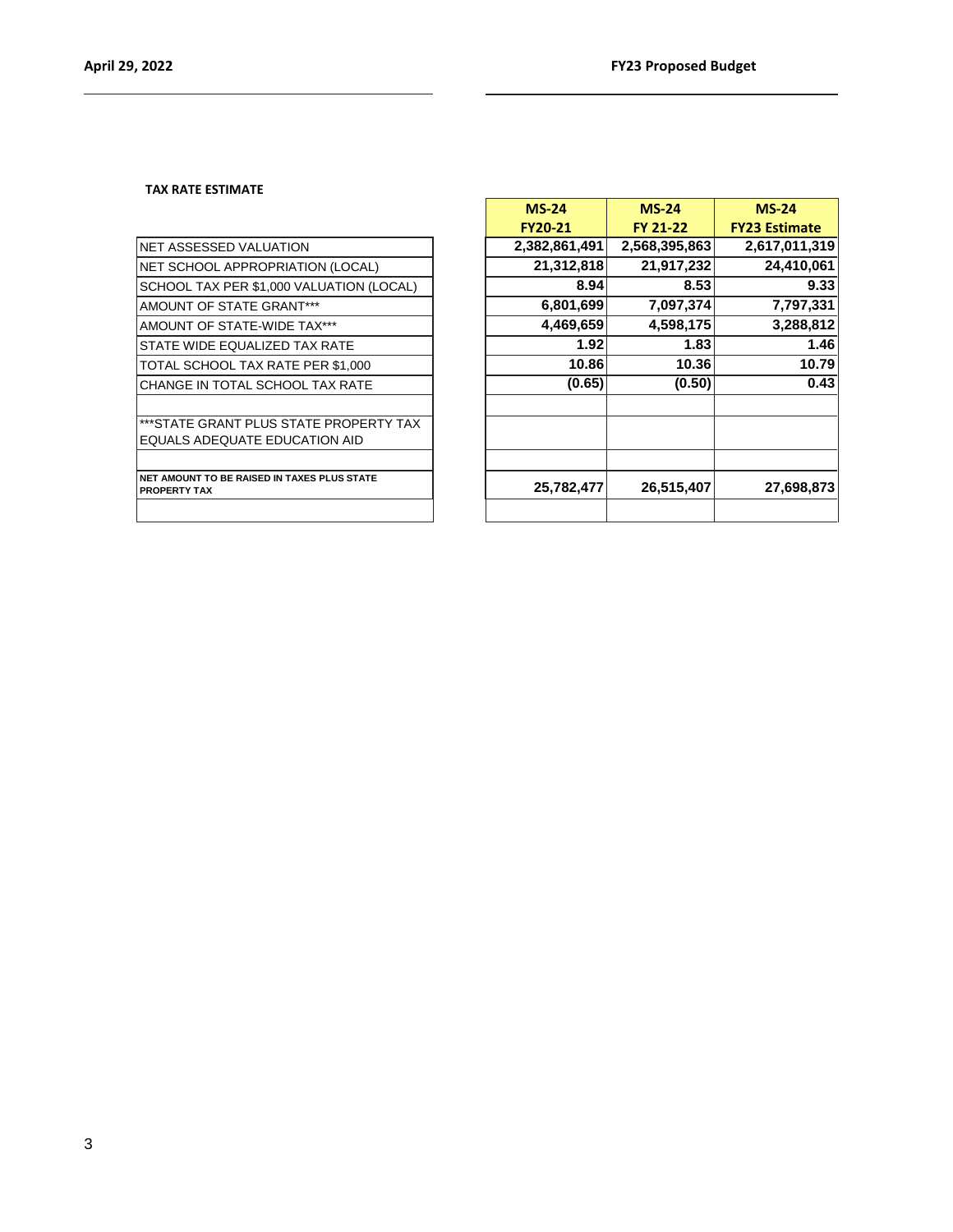#### **Appendix A:**

#### **Budget Guide**

Much of the financial data presented in this report is referenced by an account number that identifies the expense category. In the district's accounting system, accounts are identified through a combination of four codes. For example, consumable supplies at the Middle School are budgeted in the following account:



| <b>FUNDS</b>   |                                          | 641              | <b>Books</b>                                   |
|----------------|------------------------------------------|------------------|------------------------------------------------|
| 21             | <b>General Fund</b>                      | 642              | Computer Software                              |
| 22             | <b>Federal Fund</b>                      | 740              | <b>New Furniture</b>                           |
| 25             | Food Service Fund                        | 741              | New Equipment                                  |
|                |                                          | 742              | Replacement of Equipment                       |
| <b>SCHOOL</b>  |                                          | 810              | Dues & Fees                                    |
| 10             | District Wide                            | 830              | Interest on Debt                               |
| 20             | Elementary                               | 840              | Contingency                                    |
| 21             | <b>Woodland Heights</b>                  | 890              | <b>Other Expenses</b>                          |
| 22             | <b>Pleasant Street</b>                   | 891              | <b>Contracted Services</b>                     |
| 23             | Elm Street                               | 910              | Principal of Debt                              |
| 34             | Laconia Middle                           | 930              | Transfers                                      |
| 45             | Laconia High                             |                  |                                                |
| 60             | <b>Adult Education</b>                   | <b>FUNCTIONS</b> |                                                |
| 75             | Career & Technical Education             | 1100             | <b>Regular Education</b>                       |
|                |                                          | 1200             | <b>Special Education</b>                       |
| <b>OBJECTS</b> |                                          | 1290             | Special Education - EYP                        |
| 100-130        | <b>Salaries</b>                          | 1300             | Career & Technical Education                   |
| 211-290        | <b>Benefits</b>                          | 1410             | <b>Co-curricular Activities</b>                |
| 310-360        | <b>Purchased Professional Services</b>   | 1421             | Athletics                                      |
| 411            | Water & Sewer                            | 1430             | Summer School Programs                         |
| 430-431        | Contracted - Property Services           | 1600             | <b>Adult Education</b>                         |
| 450            | <b>CIP</b>                               | 2112             | <b>Families in Transition</b>                  |
| 518            | Transportation - EYP                     | 2120             | Guidance                                       |
| 519            | Transportation                           | 2134             | <b>Health Services</b>                         |
| 520            | Insurance                                | 2143             | <b>Psychology Services</b>                     |
| $531 - 582$    | <b>Other Purchased Services/Supplies</b> | 2152             | <b>Speech Services</b>                         |
| 610            | Supplies                                 | 2160             | OT/PT                                          |
| 621            | <b>Natural Gas</b>                       | 2212             | Instruction & Curriculum Dev                   |
| 622            | Electricity                              | 2213             | <b>Staff Training</b><br><b>Media Services</b> |
| 626            | Gasoline                                 | 2222             |                                                |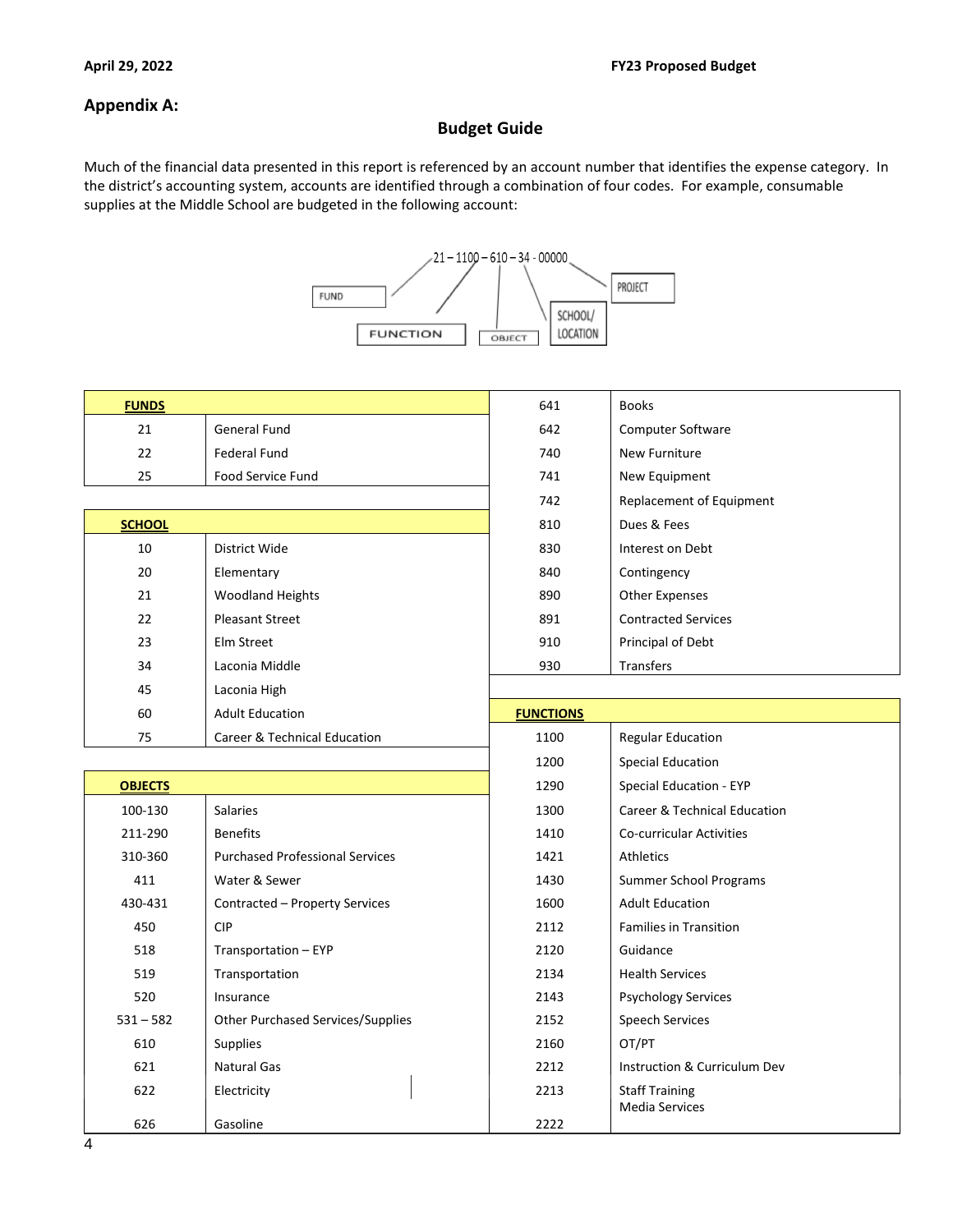#### **April 29, 2022 FY23 Proposed Budget**

| <b>FUNCTION</b> |                                     | <b>PROJECTS</b> are for Federal Funds only and will be zero for all other<br>accounts. |                                          |  |
|-----------------|-------------------------------------|----------------------------------------------------------------------------------------|------------------------------------------|--|
| 2225            | Technology                          | In addition, some descriptions have been                                               |                                          |  |
| 2290            | Travel                              |                                                                                        | abbreviated due to space constraints.    |  |
| 2310            | <b>School Board Services</b>        | These abbreviations are as follows:                                                    |                                          |  |
| 2317            | Audit                               | <b>WHS</b>                                                                             | Woodland Heights School                  |  |
| 2318            | Legal                               | <b>PSS</b>                                                                             | <b>Pleasant Street School</b>            |  |
| 2319            | Criminal Records + Advertising      | <b>ESS</b>                                                                             | Elm Street School                        |  |
| 2321            | Office of the Superintendent        | <b>LMS</b>                                                                             | Laconia Middle School                    |  |
| 2331            | <b>Administrative Services</b>      | <b>LHS</b>                                                                             | Laconia High School                      |  |
| 2410            | Office of the Principal             | <b>HSB</b>                                                                             | <b>Harvard Street Building</b>           |  |
| 2490            | Other Support - Admin               | AD ED                                                                                  | <b>Adult Education</b>                   |  |
| 2510            | <b>Fiscal Services</b>              | <b>CTE</b>                                                                             | Career & Technical Education             |  |
| 2620            | Plant Operation & Maintenance       | <b>ESOL</b>                                                                            | English Speakers of Other                |  |
| 2721            | <b>Regular Transportation K-12</b>  |                                                                                        | Languages                                |  |
| 2722            | Handicapped Transportation          | FTE                                                                                    | <b>Full Time Equivalent</b>              |  |
| 2723            | <b>Transportation CTE</b>           | ALT ED                                                                                 | <b>Alternative Education</b>             |  |
| 2724            | Transportation - Athletics          | SP ED                                                                                  | <b>Special Education</b>                 |  |
| 2725            | <b>Field Trips</b>                  | Cont Serv                                                                              | <b>Contracted Services</b>               |  |
| 2729            | Transportation - Vocational         | Equip                                                                                  | Equipment                                |  |
| 2900            | <b>Holding Accounts</b>             | <b>Bldg</b>                                                                            | <b>Building</b>                          |  |
| 4100            | CIP - Site Acquisition              | Maint                                                                                  | Maintenance                              |  |
| 4200            | CIP - Improvement                   | <b>DW</b>                                                                              | District Wide                            |  |
| 4300            | CIP - Architecture & Engineering    | <b>CRI</b>                                                                             | Computer Resources, Inc.                 |  |
| 4400            | CIP - Ed Specifications Dev         | <b>CIP</b>                                                                             | Capital Improvement Program              |  |
| 4500            | CIP - Acquisition Cons. & Equip     | EAL                                                                                    | <b>Educational Assistants of Laconia</b> |  |
| 5100            | Debt                                | LEA                                                                                    | Laconia Education Association            |  |
| 5221            | Transfer to Food Service            |                                                                                        | (professional staff)                     |  |
| 5222            | <b>Transfer to Federal Projects</b> |                                                                                        |                                          |  |
| 5252            | Transfer to Expendable Trust        |                                                                                        |                                          |  |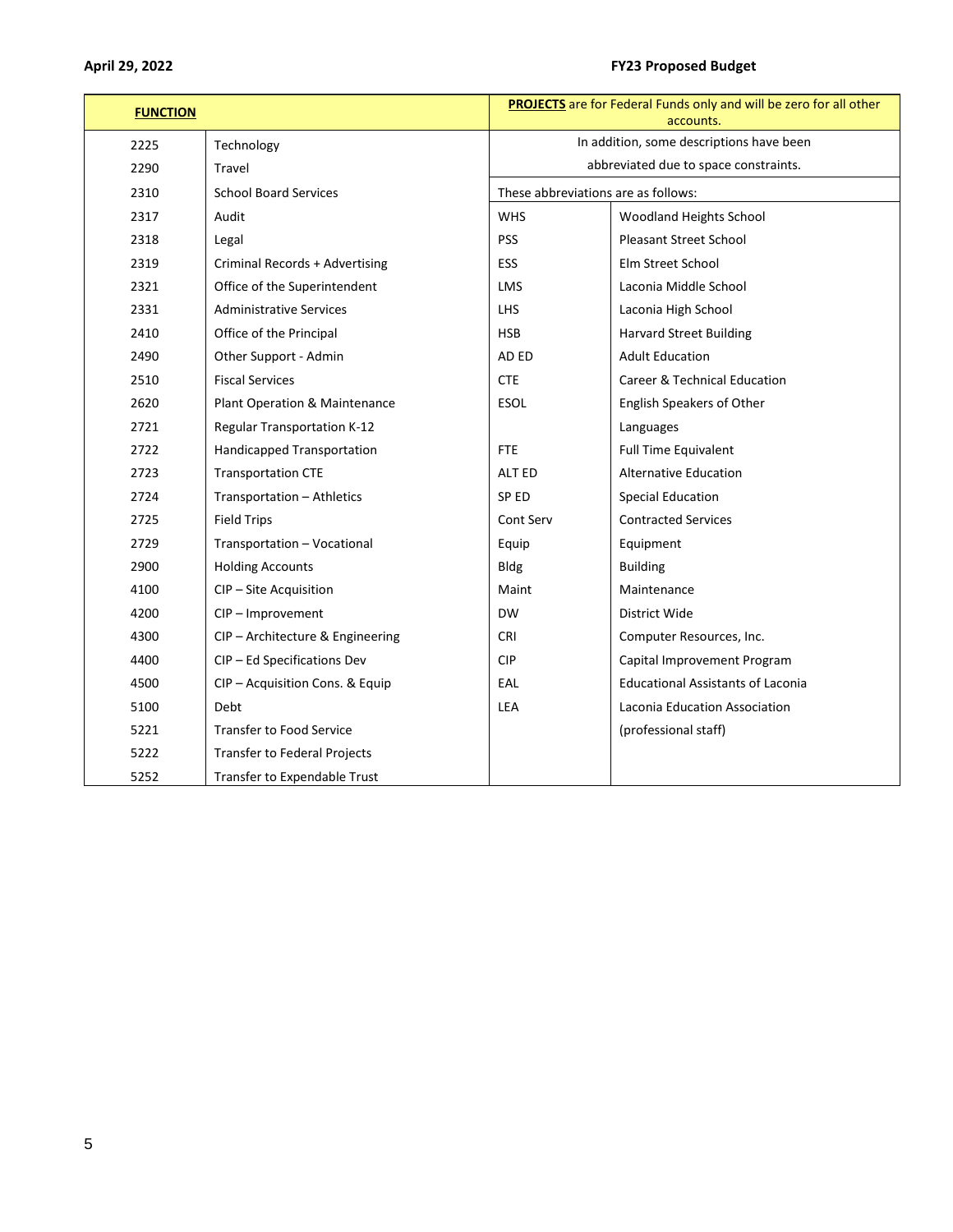### **Appendix B: Detail by object**

| Salaries (100's)                              | <b>2019-20 Actual</b> | 2020-21<br><b>Actual</b> | 2021-22<br><b>Approved</b> | 2022-23<br><b>Proposal</b> | <b>Difference</b> | % Change<br><b>Approved</b> |
|-----------------------------------------------|-----------------------|--------------------------|----------------------------|----------------------------|-------------------|-----------------------------|
| <b>Collective Bargaining Agreement (LEA)</b>  | 10,135,750            | 10,460,781               | 10,961,054                 | 11,052,616                 | 91,562            | 0.84%                       |
| <b>Collective Bargaining Agreement (EAL)</b>  | 2,069,081             | 2,119,028                | 2,365,953                  | 2,398,468                  | 32,515            | 1.37%                       |
| Non-Union Staff                               | 2,136,774             | 2,294,485                | 2,580,283                  | 2,635,147                  | 54,864            | 2.13%                       |
| Administrators                                | 1,688,155             | 1,801,455                | 1,856,645                  | 1,917,784                  | 61,139            | 3.29%                       |
| <b>Tutors</b>                                 | 13,471                | 6,882                    | 26,500                     | 30,500                     | 4,000             | 15.09%                      |
| Salary Adjustment Account                     |                       | U                        | 59,302                     | 60,000                     | 698               | 0.00%                       |
| <b>Stipend Positions</b>                      | 164,317               | 167,914                  | 199,071                    | 219,150                    | 20,079            | 10.09%                      |
| Substitutes for Professionals (LEA, EAL)      | 110,024               | 157,418                  | 196,150                    | 196,150                    | 0                 | 0.00%                       |
| Substitutes for Non-Professional Staff (NU)   | 33,307                | 39,391                   | 23,000                     | 23,000                     |                   | 0.00%                       |
| <b>Grand Total</b>                            | 16,350,878            | 17,047,353               | 18,267,958                 | 18,532,815                 | 264,857           | 1.45%                       |
| Benefits (200's)                              |                       |                          |                            |                            |                   |                             |
| Health Insurance (211)                        | 4,113,962             | 4,169,397                | 4,341,090                  | 4,842,462                  | 501,372           | 11.55%                      |
| Dental Insurance (212)                        | O                     | 0                        | 0                          | 200,000                    | 200,000           | 100.00%                     |
| Life/Disability Insurance (214)               | 10,834                | 12,322                   | 11,700                     | 13,500                     | 1,800             | 15.38%                      |
| <b>FICA (220)</b>                             | 1,304,924             | 1,400,606                | 1,439,604                  | 1,486,537                  | 46,933            | 3.26%                       |
| Retirement (231, 232, 233, 239)               | 2,863,419             | 3,185,517                | 3,746,598                  | 3,839,917                  | 93,319            | 2.49%                       |
| Course Reimbursement (240)                    | 68,050                | 79,100                   | 79,100                     | 79,100                     | 0                 | 0.00%                       |
| Unemployment Insurance (250)                  | 2,654                 | 0                        | 16,329                     | 17,662                     | 1,333             | 8.16%                       |
| <b>Workers Compensation (260)</b>             | 83,869                | 129,752                  | 158,892                    | 150,267                    | (8,625)           | $-5.43%$                    |
| Leave Liability - Holding Account (290)       | 41,886                | 93,424                   | 60,000                     | 65,000                     | 5,000             | 8.33%                       |
| Contingency DW                                | 0                     | 0                        | o                          |                            |                   | 0.00%                       |
| <b>Grand Total</b>                            | 8,489,598             | 9,070,118                | 9,853,313                  | 10,694,446                 | 841,133           | 8.54%                       |
| Contracted Services (300's)                   |                       |                          |                            |                            |                   |                             |
| Contracted Services (310's)                   | 0                     | 0                        | 0                          | $\mathbf 0$                | 0                 | 0.00%                       |
| Contracted Prof Ed Services (311)             | 0                     | 0                        | 0                          | $\mathbf{0}$               | 0                 | 0.00%                       |
| Special Education Services (312)              | 0                     | $\Omega$                 | 0                          | $\Omega$                   | $\Omega$          | 0.00%                       |
| PD and Training (320's)                       | 81,196                | 83,363                   | 121,500                    | 115,775                    | (5, 725)          | $-4.71%$                    |
| PD and Training (321) (LEA, EAL, NU)          | 0                     | 0                        | 0                          | $\Omega$                   | 0                 | 0.00%                       |
| PD and Training (322) (Admin)                 | 0                     | 0                        | 0                          | $\Omega$                   | $\Omega$          | 0.00%                       |
| Sp Ed Contracted Services + Materials (330's) | 1,264,296             | 1,421,442                | 1,746,770                  | 2,065,608                  | 318,838           | 18.25%                      |
| Testing, Fees and Materials (331)             | 0                     | 0                        | 0                          | $\mathbf{0}$               | 0                 | 0.00%                       |
| Section 504 (332)                             | $\overline{0}$        | 0                        | 0                          | $\mathbf 0$                | 0                 | 0.00%                       |
| Extended School Year Program (340)            | 30,952                | 37,417                   | 72,888                     | 66,567                     | (6, 321)          | $-8.67%$                    |
| Athletic Services (350)                       | 101,252               | 87,503                   | 101,000                    | 102,700                    | 1,700             | 1.68%                       |
| Legal Expenses (380)                          | 41,918                | 27,409                   | 60,000                     | 60,000                     | 0                 | 0.00%                       |
| Auditing Fee (381)                            | 9,775                 | 4,370                    | 10,000                     | 10,000                     | $\Omega$          | 0.00%                       |
| <b>Grand Total</b>                            | 1,529,389             | 1,661,503                | 2,112,158                  | 2,420,650                  | 308,492           | 14.61%                      |
| <b>Purchased Property Services (400's)</b>    |                       |                          |                            |                            |                   |                             |
| Water & Sewer (411)                           | 43,197                | 47,950                   | 76,716                     | 89,743                     | 13,027            | 16.98%                      |
| Contracted Services - Maintenance (430's)     | 869,532               | 462,257                  | 427,598                    | 469,240                    | 41,642            | 9.74%                       |
| Contracted Services - Special Projects (431)  | 1,042,619             | 200,772                  | 0                          | 54,015                     | 54,015            | 0.00%                       |
| Contracted Services - Building (432)          |                       |                          | 0                          |                            | 0                 | 0.00%                       |
| Contracted Services - Training (433)          | $\Omega$              | 0                        | 0                          | $\Omega$                   | $\Omega$          | 0.00%                       |
| CIP - Architecture & Engineering (450)        | 143,835               | 295,348                  | 301,889                    | 307,648                    | 5,759             | 1.91%                       |
| CIP - Improvements & Developments (490)       | $\mathbf 0$           | 0                        | 2                          | $\overline{2}$             | 0                 | 0.00%                       |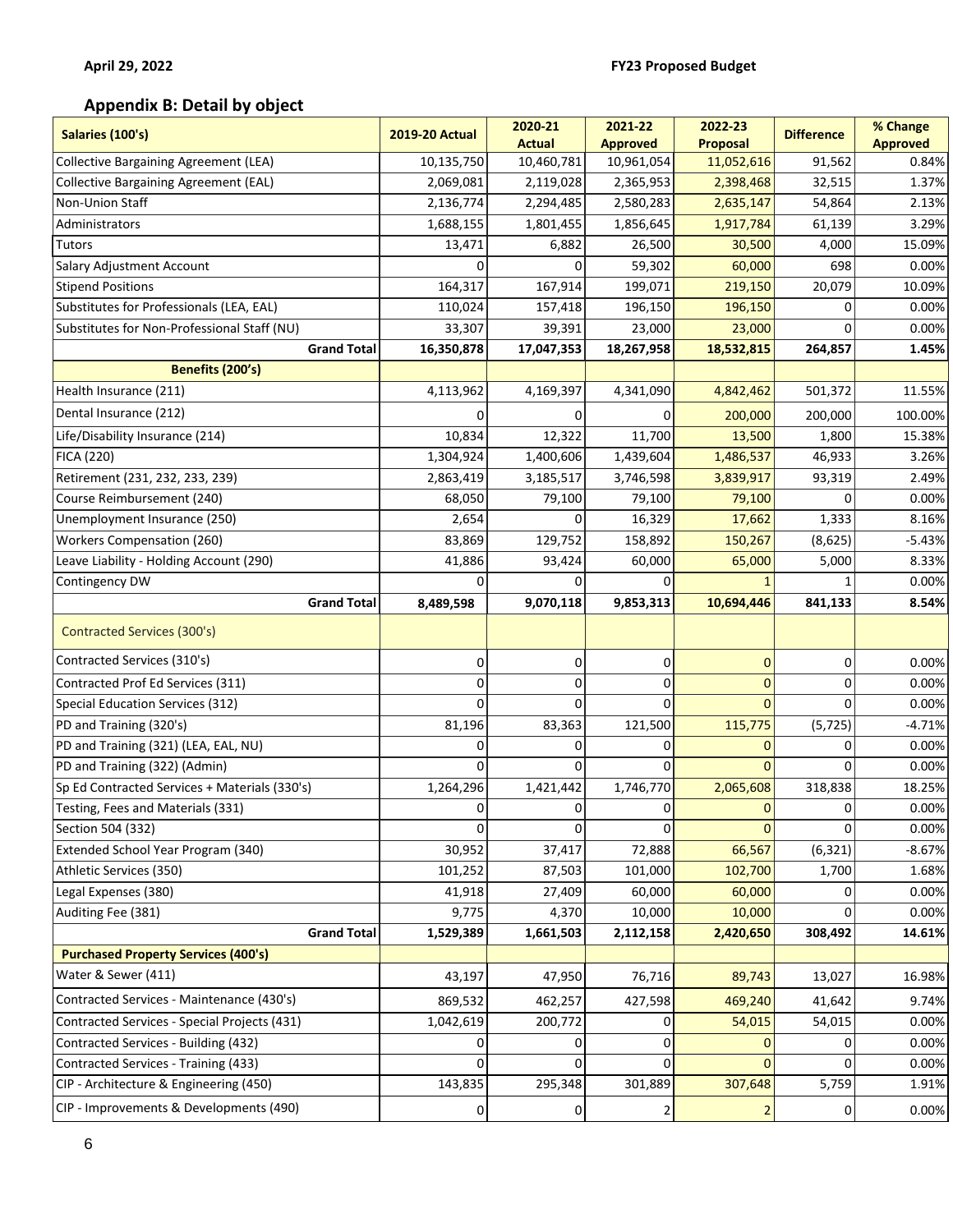| <b>Other Purchased Property Services (500's)</b>                           | 2019-20<br><b>Actual</b> | 2020-21<br><b>Actual</b> | 2021-22<br><b>Approved</b> | 2022-23<br><b>Proposal</b> | <b>Difference</b> | % Change<br><b>Approved</b> |
|----------------------------------------------------------------------------|--------------------------|--------------------------|----------------------------|----------------------------|-------------------|-----------------------------|
| <b>Regular Transportation (518)</b>                                        | 388,334                  | 379,500                  | 438,805                    | 453,929                    | 15,124            | 3.45%                       |
| Handicapped Transportation (519)                                           | 223,256                  | 250,565                  | 284,449                    | 373,354                    | 88,905            | 31.26%                      |
| Field Trips (510)                                                          | 4,844                    | 530                      | 15,500                     | 13,500                     | (2,000)           | $-12.90%$                   |
| Athletic Trips (511)                                                       | 36,922                   | 32,368                   | 62,000                     | 48,800                     | (13, 200)         | $-21.29%$                   |
| Insurances (520)                                                           | 111,764                  | 123,909                  | 130,527                    | 144,754                    | 14,227            | 10.90%                      |
| Telephones (531)                                                           | 18,395                   | 17,856                   | 26,712                     | 26,562                     | (150)             | $-0.56%$                    |
| Networking (532)                                                           | 35,052                   | 66,012                   | 66,317                     | 66,317                     | 0                 | 0.00%                       |
| Postage (534)                                                              | 11,670                   | 22,674                   | 24,500                     | 22,500                     | (2,000)           | $-8.16%$                    |
| Advertising (540)                                                          | 33,962                   | 26,024                   | 39,000                     | 39,000                     | 0                 | 0.00%                       |
| Printing (550)                                                             | 5,933                    | 4,751                    | 11,650                     | 10,050                     | (1,600)           | $-13.73%$                   |
| Tuition - Handicapped Public (561)                                         | 32,249                   | 62,004                   | 100,000                    | 140,000                    | 40,000            | 40.00%                      |
| Tuition - Handicapped Non-Public (563)                                     | 783,400                  | 893,046                  | 778,526                    | 799,314                    | 20,788            | 2.67%                       |
| Travel / Conferences (580)                                                 | 11,418                   | 6,937                    | 21,000                     | 21,000                     | 0                 | 0.00%                       |
| <b>Grand Total</b>                                                         | 1,697,198                | 1,886,176                | 1,998,986                  | 2,159,080                  | 160,094           | 8.01%                       |
| <b>Supplies 600's</b>                                                      |                          |                          |                            |                            |                   |                             |
| Supplies (610)                                                             | 365,380                  | 355,034                  | 387,867                    | 401,346                    | 13,479            | 3.48%                       |
| Supplies - Custodial (610)                                                 | 197,282                  | 152,965                  | 214,000                    | 239,225                    | 25,225            | 11.79%                      |
| Propane/Natural Gas (621)                                                  | 201,397                  | 242,932                  | 263,490                    | 318,850                    | 55,360            | 21.01%                      |
| Electricity (622)                                                          | 375,349                  | 400,531                  | 376,854                    | 430,380                    | 53,526            | 14.20%                      |
| Gasoline (626)                                                             | 1,512                    | 1,036                    | 4,800                      | 4,800                      | 0                 | 0.00%                       |
| Books & Periodicals (641)                                                  | 89,467                   | 61,379                   | 106,400                    | 85,773                     | (20, 627)         | $-19.39%$                   |
| Software (642)                                                             | 201,281                  | 156,029                  | 100,210                    | 177,987                    | 77,777            | 77.61%                      |
| <b>Grand Total</b>                                                         | 1,431,668                | 1,369,907                | 1,453,621                  | 1,658,361                  | 204,740           | 14.08%                      |
| Equipment (700's)                                                          |                          |                          |                            |                            |                   |                             |
| Replacement Furniture (730)                                                | 79,928                   | 40,193                   | 31,900                     | 34,845                     | 2,945             | 9.23%                       |
| New Furniture (740)                                                        | ი                        | 0                        | 0                          | $\Omega$                   | 0                 | 0.00%                       |
| New Equipment (741)                                                        | 445,812                  | 405,417                  | 41,004                     | 206,041                    | 165,037           | 402.49%                     |
| Replacement Equipment (742)                                                | 45,925                   | 47,962                   | 38,001                     | 37,701                     | (300)             | $-0.79%$                    |
| <b>Grand Total</b>                                                         | 571,666                  | 493,571                  | 110,905                    | 278,587                    | 167,682           | 151.19%                     |
| Other Uses of Funds (800's & 900's)                                        |                          |                          |                            |                            |                   |                             |
| Professional Dues and Fees (810)                                           | 31,958                   | 29,337                   | 42,850                     | 40,350                     | (2,500)           | $-5.83%$                    |
| Principal & Interest of Debt (830 & 910)                                   | 2,462,102                | 2,445,010                | 2,435,257                  | 2,128,546                  | (306, 711)        | $-12.59%$                   |
| Graduation, Assemblies, Other (890-891)                                    | 28,054                   | 17,066                   | 19,700                     | 17,350                     | (2,350)           | $-11.93%$                   |
| Transfer to Food Service, Federal Projects and Trust<br><b>Funds (930)</b> | 206,443                  | 1,000,000                | 3                          | 3                          | 0                 | 0.00%                       |
| <b>Grand Total</b>                                                         | 2,728,557                | 3,491,413                | 2,497,810                  | 2,186,249                  | (311, 561)        | $-12.47%$                   |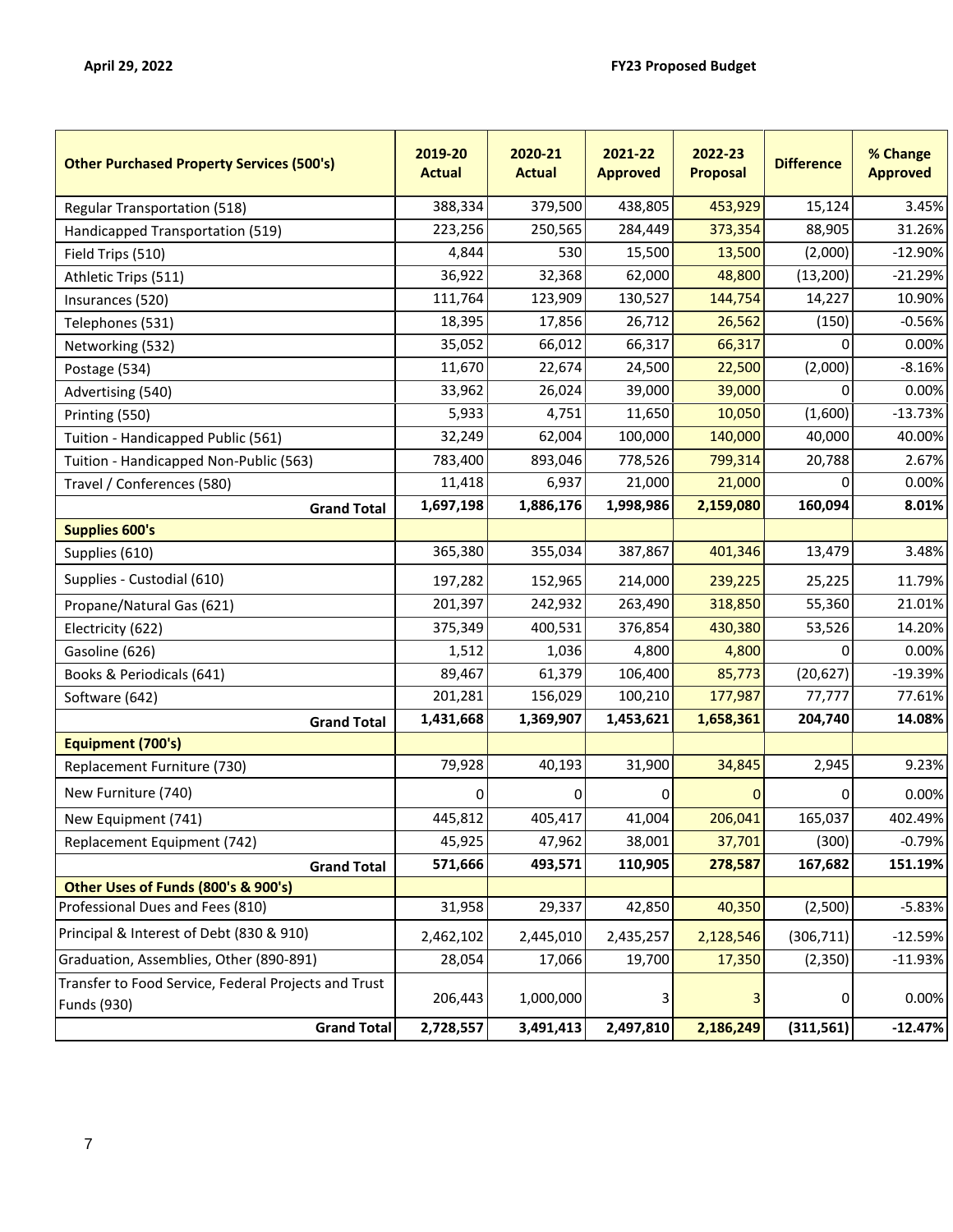#### **Expense Comparisons by Function and Object**

Summary data for the proposed FY23 Budget is shown in the charts that follow, with a comparison to the FY22 (current) Approved, the FY21 (last year) Actual Expenditures and the FY20 Actual Expenditures. These figures are the same as Appendix B, shown by the summary of function and object Totals.

| <b>Function</b>                                 | 2019-20<br><b>Actual</b> | 2020-21<br><b>Actual</b> | 2021-22<br><b>Approved</b> | 2022-23<br><b>Proposal</b> | <b>Difference</b> | % Change<br><b>Approved</b> |
|-------------------------------------------------|--------------------------|--------------------------|----------------------------|----------------------------|-------------------|-----------------------------|
| Regular Education (1100's)                      | 7,862,141                | 7,960,211                | 8,362,567                  | 8,457,266                  | 94,699            | 1.13%                       |
| Special Education (1200's)                      | 5,335,001                | 5,800,071                | 6,475,796                  | 6,859,178                  | 383,382           | 5.92%                       |
| Vocational Education (1300's)                   | 821,777                  | 828,330                  | 956,635                    | 956,699                    | 64                | 0.01%                       |
| Other Instruction (1400's)                      | 302,839                  | 280,499                  | 337,571                    | 360,700                    | 23,129            | 6.85%                       |
| <b>Adult and Continue Education</b><br>(1600's) | 83,870                   | 75,724                   | 87,290                     | 87,675                     | 385               | 0.44%                       |
| Pupil Services (2100's)                         | 1,438,552                | 1,595,373                | 1,704,210                  | 1,653,214                  | (50, 996)         | $-2.99%$                    |
| Staff Development (2212's, 2213's)              | 123,534                  | 130,310                  | 176,750                    | 171,025                    | (5, 725)          | $-3.24%$                    |
| Library Media (2222's, 2223's)                  | 277,834                  | 283,218                  | 319,216                    | 321,815                    | 2,599             | 0.81%                       |
| Technology (2225's)                             | 886,814                  | 792,289                  | 391,155                    | 674,582                    | 283,427           | 72.46%                      |
| SAU / Board (2300's)                            | 604,711                  | 575,578                  | 678,704                    | 685,737                    | 7,033             | 1.04%                       |
| School Administration (2400's)                  | 1,498,657                | 1,598,982                | 1,640,171                  | 1,679,859                  | 39,688            | 2.42%                       |
| Support Service Business (2500's)               | 295,481                  | 299,906                  | 304,611                    | 316,344                    | 11,733            | 3.85%                       |
| Building Maintenance (2600's)                   | 3,479,644                | 2,411,539                | 2,294,859                  | 2,625,613                  | 330,754           | 14.41%                      |
| Transportation (2700's)                         | 653,355                  | 662,964                  | 800,754                    | 889,583                    | 88,829            | 11.09%                      |
| Benefits (2900's)                               | 8,421,547                | 8,991,018                | 9,833,515                  | 10,675,346                 | 841,831           | 8.56%                       |
| Building Improvements (4000's)                  | 143,835                  | 295,348                  | 301,892                    | 307,651                    | 5,759             | 1.91%                       |
| Debt Service - Principal and Interest           | 2,668,545                | 3,445,010                | 2,435,260                  | 2,128,549                  |                   | $-12.59%$                   |
| (5100's)                                        |                          |                          |                            |                            | (306, 711)        |                             |
| <b>Grand Total</b>                              | 34,898,136               | 36,026,369               | 37,100,956                 | 38,850,836                 | 1,749,880         | 4.72%                       |

| <b>Object</b>                         | 2019-20<br><b>Actual</b> | 2020-21<br><b>Actual</b> | 2021-22<br><b>Approved</b> | 2022-23<br><b>Proposal</b> | <b>Difference</b> | % Change<br><b>Approved</b> |
|---------------------------------------|--------------------------|--------------------------|----------------------------|----------------------------|-------------------|-----------------------------|
| Salaries (100's)                      | 16,351,003               | 17,047,353               | 18,267,958                 | 18,532,815                 | 264,857           | 1.45%                       |
| Benefits (200's)                      | 8,489,598                | 9,070,118                | 9,853,313                  | 10,694,446                 | 841,133           | 8.54%                       |
| Contracted Services (300's)           | 1,529,389                | 1,661,503                | 2,112,158                  | 2,420,650                  | 308,492           | 14.61%                      |
| Purchased Property Services (400's)   | 2,099,184                | 1,006,327                | 806,205                    | 920,648                    | 114,443           | 14.20%                      |
| Other Purchased Property Services     |                          |                          |                            |                            |                   |                             |
| (500's)                               | 1,697,073                | 1,886,176                | 1,998,986                  | 2,159,080                  | 160,094           | 8.01%                       |
| Supplies (600's)                      | 1,431,668                | 1,369,907                | 1,453,621                  | 1,658,361                  | 204,740           | 14.08%                      |
| Furniture/Equipment (700's)           | 571,666                  | 493,571                  | 110,905                    | 278,587                    | 167,682           | 151.19%                     |
| Other Uses of Funds (800's and 900's) | 2,728,557                | 3,491,413                | 2,497,810                  | 2,186,249                  | (311,561)         | $-12.47%$                   |
| <b>Grand Total</b>                    | 34,898,136               | 36,026,369               | 37,100,956                 | 38,850,836                 | 1,749,880         | 4.72%                       |